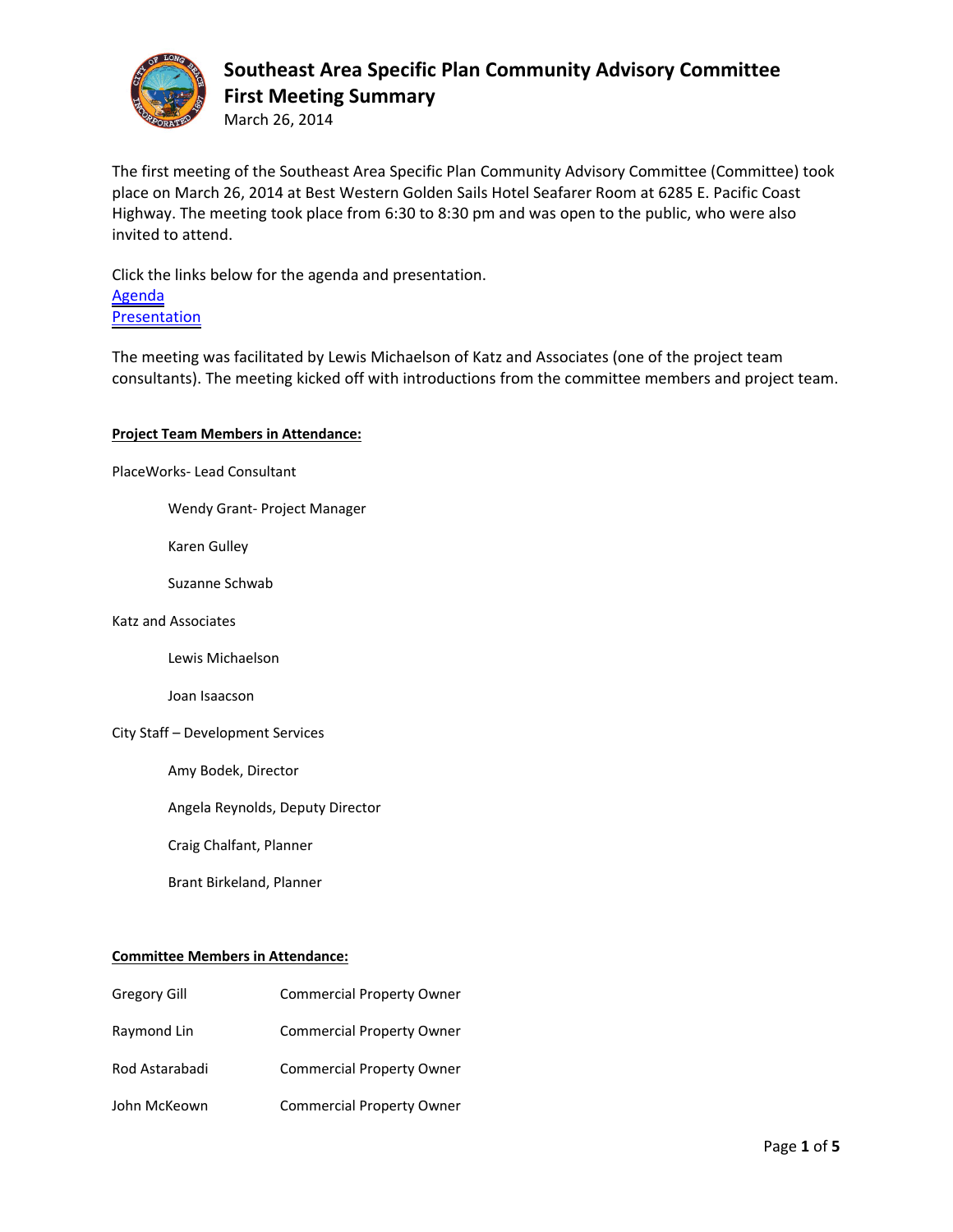

March 26, 2014

| Peter Zak              | <b>Commercial Property Owner</b>                              |
|------------------------|---------------------------------------------------------------|
| Randy Blanchard        | <b>Commercial Property Owner</b>                              |
| Pat Towner             | <b>Homeowner Association - UPENA</b>                          |
| Kristi Fischer         | Homeowner Association - Del Lago                              |
| Michael Roddy          | Homeowner Association - Marina Pacifica                       |
| <b>Steve McCord</b>    | Homeowner Association - Belmont Shore Mobile Estates Park     |
| Elizabeth Lambe        | Community Organization - Los Cerritos Wetlands Land Trust     |
| <b>B. Thomas Mayes</b> | Community Organization - Long Beach Marian Boat Owners Assoc. |
| David Salazer          | Agency - CSULB                                                |
|                        |                                                               |
| Mary Parsell           | Agency - El Dorado Audubon Society                            |
| Karissa Selvester      | Agency - Long Beach Transit                                   |
| Dianna Watson          | Agency - Cal Trans                                            |
| <b>Charles Durnin</b>  | <b>Community Member at Large</b>                              |
| <b>Edward Kutik</b>    | <b>Community Member at Large</b>                              |
| Laura Lindgren         | <b>Community Member at Large</b>                              |

#### **Not present:**

Roberta Smith Homeowner Association – Alamitos Heights Improvement Association

Mark Stanley Agency – Los Cerritos Wetlands Authority

Approximately 50 community members attended the meeting.

Following introductions, the group reviewed the Committee's role and responsibilities, which included the Committee Mission Statement. An overview of principals of participation helped the group to understand how to communicate their interests in the area while listening and considering what other had to say.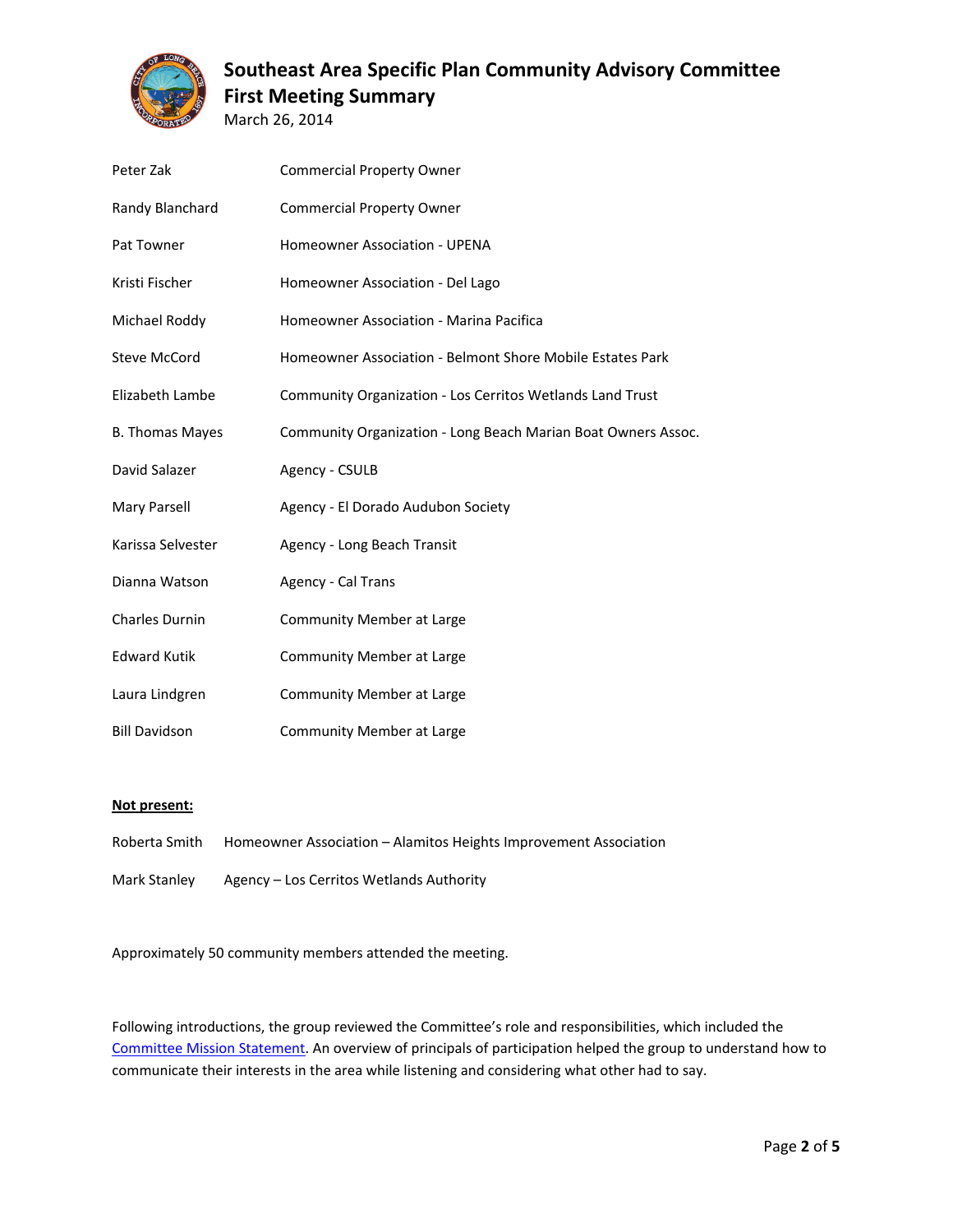

March 26, 2014

City staff and the consultant team gave a short presentation on the background of the project. This included a quick overview of the grant received from the California Department of Conservation. Next City staff highlighted some of the existing and proposed development including an Environmental Impact Report for a proposed project at PCH and  $2^{nd}$  street.

The consultant team led the charge in reviewing the timeline, work plan, and process chart for the project. An overview of the outreach efforts to‐date included a recap of the February Pop‐up Outreach booths as well as the project's online engagement tool, Long Beach Town Hall.

The Committee and public were then asked to participate in a visioning exercise. Participants were broken out into groups and asked to draw their visions for Southeast Long Beach. Each group was given a few minutes to present their visions.

### **Committee Visioning Recap:**

#### Group #1:

Oil consolidation, wetlands, smart development, healthy habitats, educational opportunities, safe access trails, harmony with LCP, AES upgrade that supports local biology & quality of life, community/family, alternative transportation, environmental restoration, village atmosphere, purple mountains, canoeing, boating, free flowing traffic

#### Group #2:

Walkways, water, boats, wetlands – walking paths, tours, education, opportunity for stunning gateway into LB, classy development, small boutique hotel, high‐end residential development, apple store, boutique retail, oil stay, fix traffic, data‐driven process

### Group #3:

Wetlands preserved, oil wells – lower them or use technology to lesser visibility, add residential around to enjoy, quality of retail, want more residential – less traffic, swap pch/second property with city so that residential could be on water, also add restaurants and shopping on water, lights always green

#### Group #4

Focus on traffic, pedestrian-friendly, wetlands restoration, activate city-parking lots by marina, mixed use, heightrestriction (85 feet), bike paths, convert AES site to green space

Several themes emerged from the dialogue:

- Improved traffic
- Wetlands enhancement
- Protecting the scenic environment
- Providing a gateway to Long Beach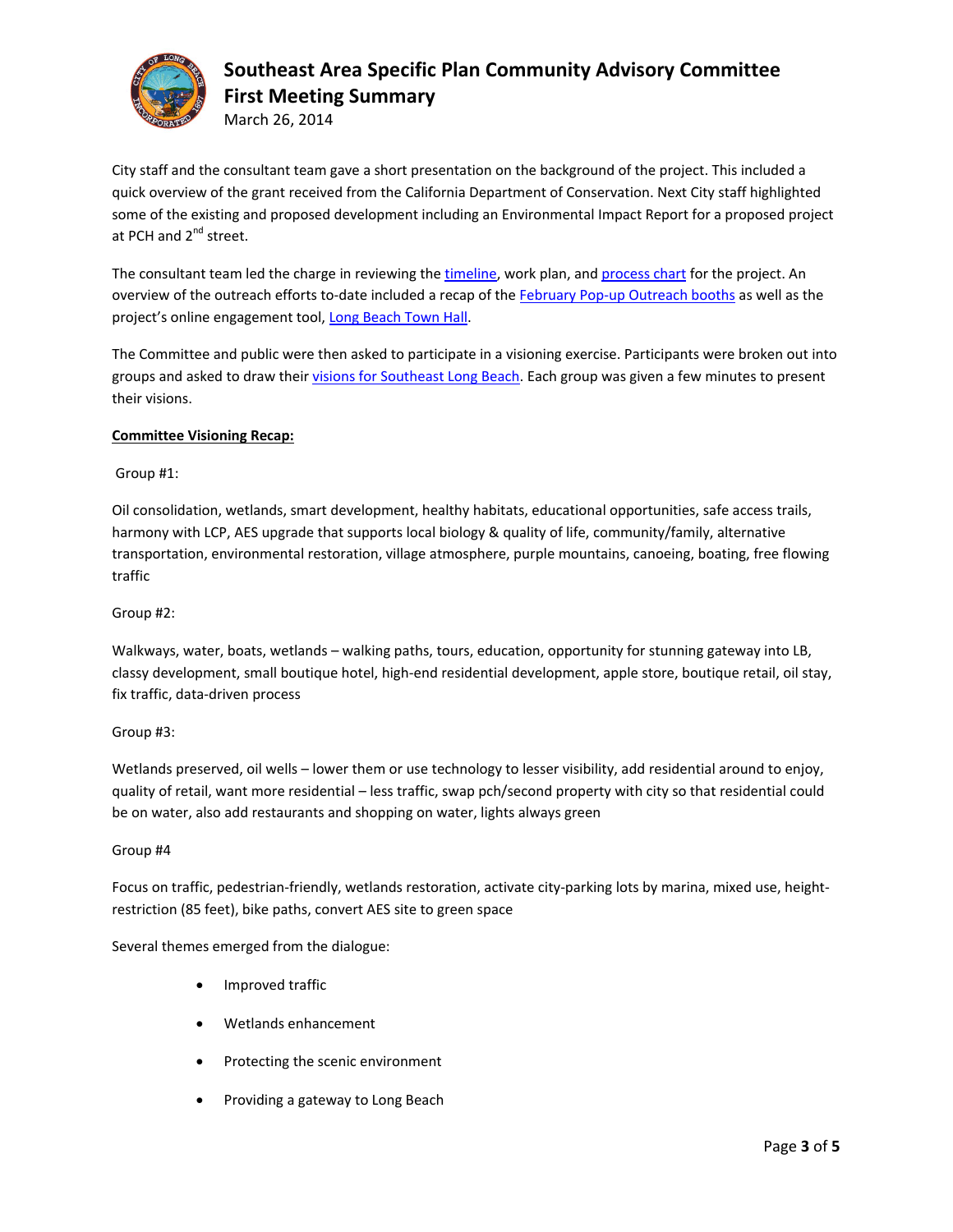

March 26, 2014

- Creating a pedestrian accessible environment
- Allowing for a mix of land uses
- Retaining Building height limits
- Attracting upgraded commercial and retail
- Consideration of oil operation consolidation
- Creating healthy habitat

After members of the Committee finished their presentations a review of the next steps for the project was provided. The upcoming community workshops were announced and the Committee was asked to help promote the workshops and to attend if possible. The group also decided that meeting on Wednesdays worked best for them. The next Committee meeting has not been set yet, the consulting team is still working on data collection for existing conditions and will schedule the next meeting once complete. The Committee is scheduled to meet a total of five times.

The Committee was also asked to come up with suggestions for a new name for the project. Currently the Specific Plan is referred to as SEADIP (Southeast Area Development Improvement Plan).

As the meeting concluded the floor was opened for public comment. Groups from the community that participated in the visioning exercise also presented their visions at this time. The same visioning exercise will be held at each of the April community workshops.

#### **Public Comments and Visions:**

Diversity – need to focus on wetlands, but commonality to include habitat/education/funding, get investments for good return which could help restore wetlands‐ look to the future

Retain beach community, no high-rise no dense development, need landscaping – should be drought tolerant, revitalized wetlands with monetary support from developers & federal agencies, in exchange for raised Studebaker road, new developments required to include wetlands

Add Welcome Signage to this area and create a gateway to Long Beach

EIR – clarify schedule

Los Cerritos Wetlands Authority‐ in process of designing restoration plan

Not in favor of extending Studebaker Rd